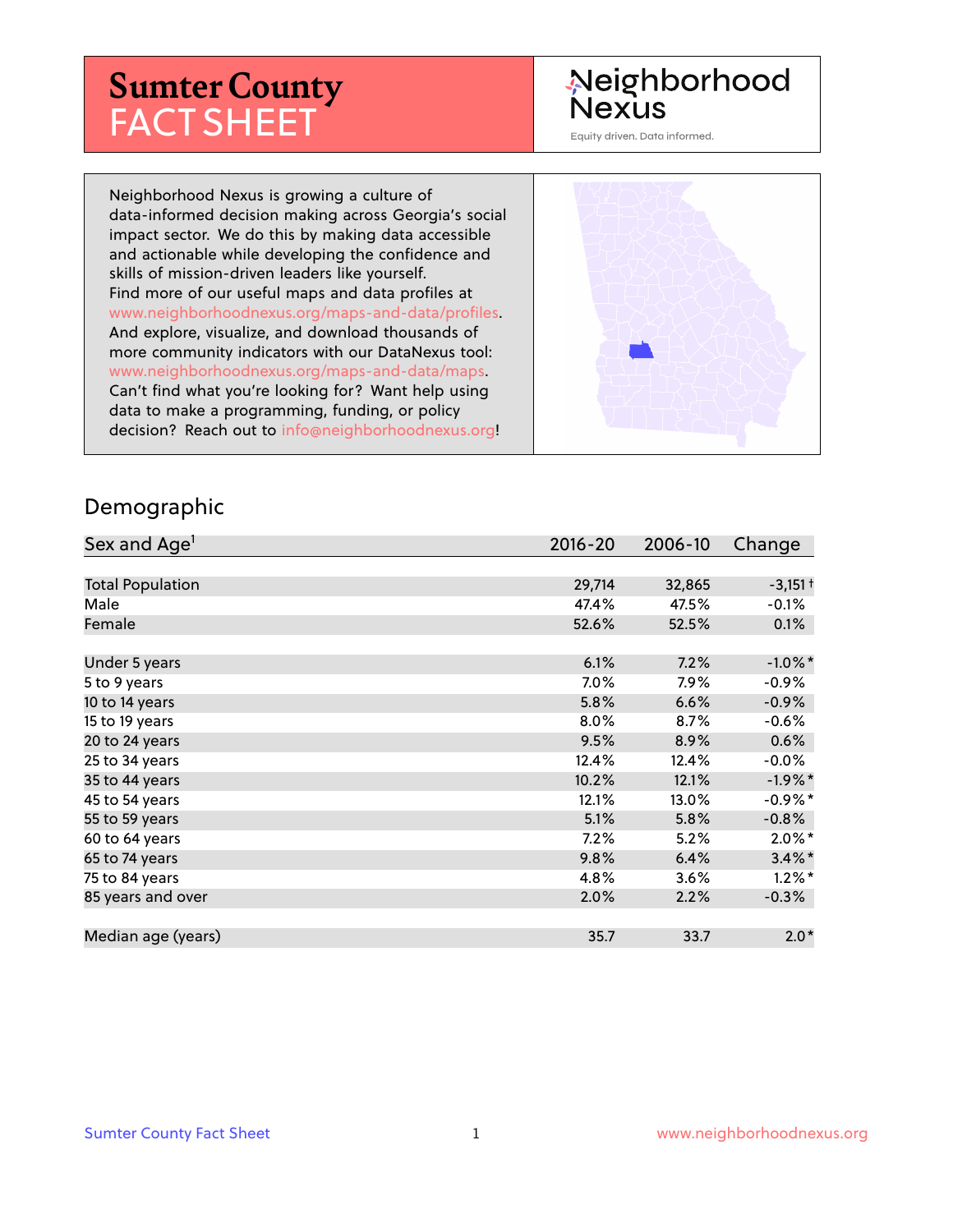# Demographic, continued...

| Race <sup>2</sup>                                            | $2016 - 20$ | 2006-10 | Change     |
|--------------------------------------------------------------|-------------|---------|------------|
| <b>Total population</b>                                      | 29,714      | 32,865  | $-3,151+$  |
| One race                                                     | 98.7%       | 99.1%   | $-0.3%$    |
| White                                                        | 43.2%       | 44.7%   | $-1.5%$ *  |
| <b>Black or African American</b>                             | 53.0%       | 51.8%   | $1.2\%$ *  |
| American Indian and Alaska Native                            | 0.0%        | 0.3%    | $-0.2%$    |
| Asian                                                        | 1.3%        | 1.3%    | 0.1%       |
| Native Hawaiian and Other Pacific Islander                   | 0.0%        | 0.0%    | 0.0%       |
| Some other race                                              | 1.1%        | 1.1%    | 0.0%       |
| Two or more races                                            | 1.3%        | 0.9%    | 0.3%       |
| Race alone or in combination with other race(s) <sup>3</sup> | $2016 - 20$ | 2006-10 | Change     |
| Total population                                             | 29,714      | 32,865  | $-3,151+$  |
| White                                                        | 44.4%       | 45.6%   | $-1.2%$    |
| <b>Black or African American</b>                             | 53.5%       | 52.4%   | $1.1\%$ *  |
| American Indian and Alaska Native                            | 0.6%        | 0.6%    | $-0.1%$    |
| Asian                                                        | 1.4%        | 1.3%    | 0.2%       |
| Native Hawaiian and Other Pacific Islander                   | 0.0%        | 0.0%    | 0.0%       |
| Some other race                                              | 1.4%        | 1.1%    | 0.4%       |
| Hispanic or Latino and Race <sup>4</sup>                     | $2016 - 20$ | 2006-10 | Change     |
| <b>Total population</b>                                      | 29,714      | 32,865  | $-3,151+$  |
| Hispanic or Latino (of any race)                             | 5.8%        | 4.8%    | $1.1%$ †   |
| Not Hispanic or Latino                                       | 94.2%       | 95.2%   | $-1.1%$ +  |
| White alone                                                  | 39.0%       | 41.4%   | $-2.4\%$ * |
| Black or African American alone                              | 52.8%       | 51.0%   | $1.8\%$ *  |
| American Indian and Alaska Native alone                      | 0.0%        | 0.3%    | $-0.3%$    |
| Asian alone                                                  | 1.3%        | 1.3%    | 0.1%       |
| Native Hawaiian and Other Pacific Islander alone             | 0.0%        | 0.0%    | 0.0%       |
| Some other race alone                                        | 0.0%        | 0.3%    | $-0.3%$    |
| Two or more races                                            | 1.0%        | 0.9%    | 0.0%       |
| U.S. Citizenship Status <sup>5</sup>                         | $2016 - 20$ | 2006-10 | Change     |
| Foreign-born population                                      | 1,417       | 1,284   | 133        |
| Naturalized U.S. citizen                                     | 26.8%       | 29.6%   | $-2.8%$    |
| Not a U.S. citizen                                           | 73.2%       | 70.4%   | 2.8%       |
|                                                              |             |         |            |
| Citizen, Voting Age Population <sup>6</sup>                  | $2016 - 20$ | 2006-10 | Change     |
| Citizen, 18 and over population                              | 22,097      | 23,357  | $-1,260*$  |
| Male                                                         | 45.8%       | 45.8%   | 0.1%       |
| Female                                                       | 54.2%       | 54.2%   | $-0.1%$    |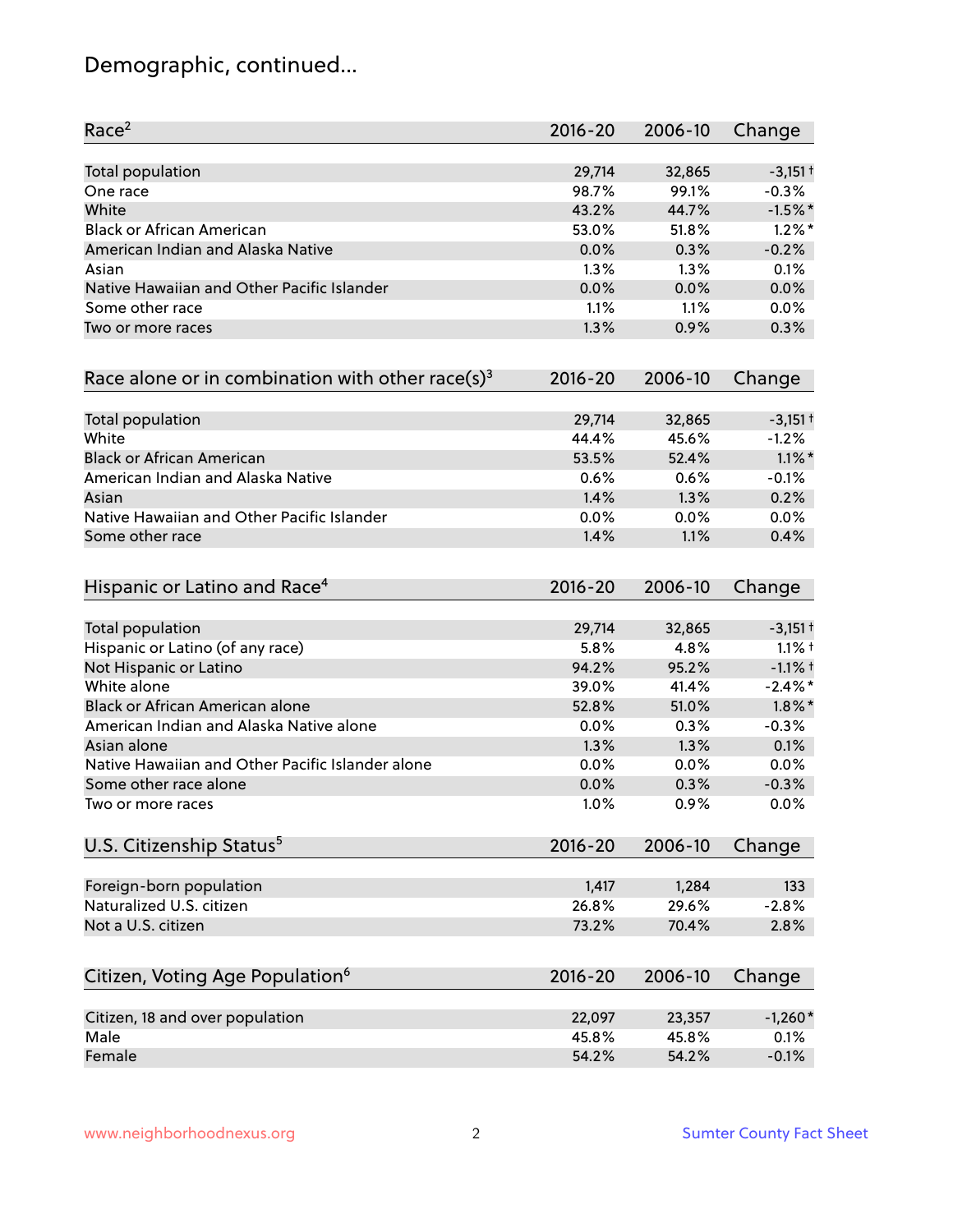#### Economic

| Income <sup>7</sup>                                 | $2016 - 20$ | 2006-10 | Change     |
|-----------------------------------------------------|-------------|---------|------------|
|                                                     |             |         |            |
| All households                                      | 11,419      | 11,508  | $-89$      |
| Less than \$10,000                                  | 11.4%       | 14.8%   | $-3.3%$    |
| \$10,000 to \$14,999                                | 7.3%        | 10.0%   | $-2.7%$    |
| \$15,000 to \$24,999                                | 14.2%       | 14.3%   | $-0.2%$    |
| \$25,000 to \$34,999                                | 14.8%       | 13.1%   | 1.7%       |
| \$35,000 to \$49,999                                | 11.9%       | 15.2%   | $-3.2%$    |
| \$50,000 to \$74,999                                | 14.8%       | 15.8%   | $-1.0%$    |
| \$75,000 to \$99,999                                | 10.9%       | 6.9%    | 4.0%*      |
| \$100,000 to \$149,999                              | 9.9%        | 7.7%    | $2.2\%$ *  |
| \$150,000 to \$199,999                              | 2.6%        | 1.3%    | $1.3\%$ *  |
| \$200,000 or more                                   | 2.0%        | 1.0%    | $1.1\%$ *  |
| Median household income (dollars)                   | 37,174      | 32,430  | 4,744*     |
| Mean household income (dollars)                     | 55,167      | 45,454  | $9,713*$   |
| With earnings                                       | 72.4%       | 75.8%   | $-3.4%$    |
| Mean earnings (dollars)                             | 57,082      | 45,987  | 11,095*    |
| <b>With Social Security</b>                         | 33.5%       | 31.3%   | 2.2%       |
| Mean Social Security income (dollars)               | 18,795      | 13,410  | 5,385*     |
| With retirement income                              | 20.9%       | 13.3%   | $7.7\%$ *  |
| Mean retirement income (dollars)                    | 22,159      | 19,922  | 2,237      |
| With Supplemental Security Income                   | 8.5%        | 7.4%    | 1.1%       |
| Mean Supplemental Security Income (dollars)         | 9,661       | 7,101   | 2,560*     |
| With cash public assistance income                  | 3.7%        | 2.5%    | 1.2%       |
| Mean cash public assistance income (dollars)        | 1,307       | 2,735   | $-1,428$   |
| With Food Stamp/SNAP benefits in the past 12 months | 22.9%       | 19.8%   | 3.1%       |
|                                                     |             |         |            |
| Families                                            | 7,109       | 7,406   | $-297$     |
| Less than \$10,000                                  | 5.4%        | 9.0%    | $-3.6\%$ * |
| \$10,000 to \$14,999                                | 2.5%        | 7.9%    | $-5.5%$ *  |
| \$15,000 to \$24,999                                | 12.9%       | 13.5%   | $-0.5%$    |
| \$25,000 to \$34,999                                | 15.2%       | 11.8%   | 3.4%       |
| \$35,000 to \$49,999                                | 11.8%       | 17.0%   | $-5.3\%$ * |
| \$50,000 to \$74,999                                | 16.8%       | 18.1%   | $-1.4%$    |
| \$75,000 to \$99,999                                | 16.1%       | 9.1%    | $7.0\%$ *  |
| \$100,000 to \$149,999                              | 12.1%       | 10.5%   | 1.6%       |
| \$150,000 to \$199,999                              | 4.1%        | 1.8%    | $2.3\%$ *  |
| \$200,000 or more                                   | 3.1%        | 1.3%    | $1.8\%$ *  |
| Median family income (dollars)                      | 53,930      | 41,371  | 12,559*    |
| Mean family income (dollars)                        | 68,445      | 53,585  | 14,861*    |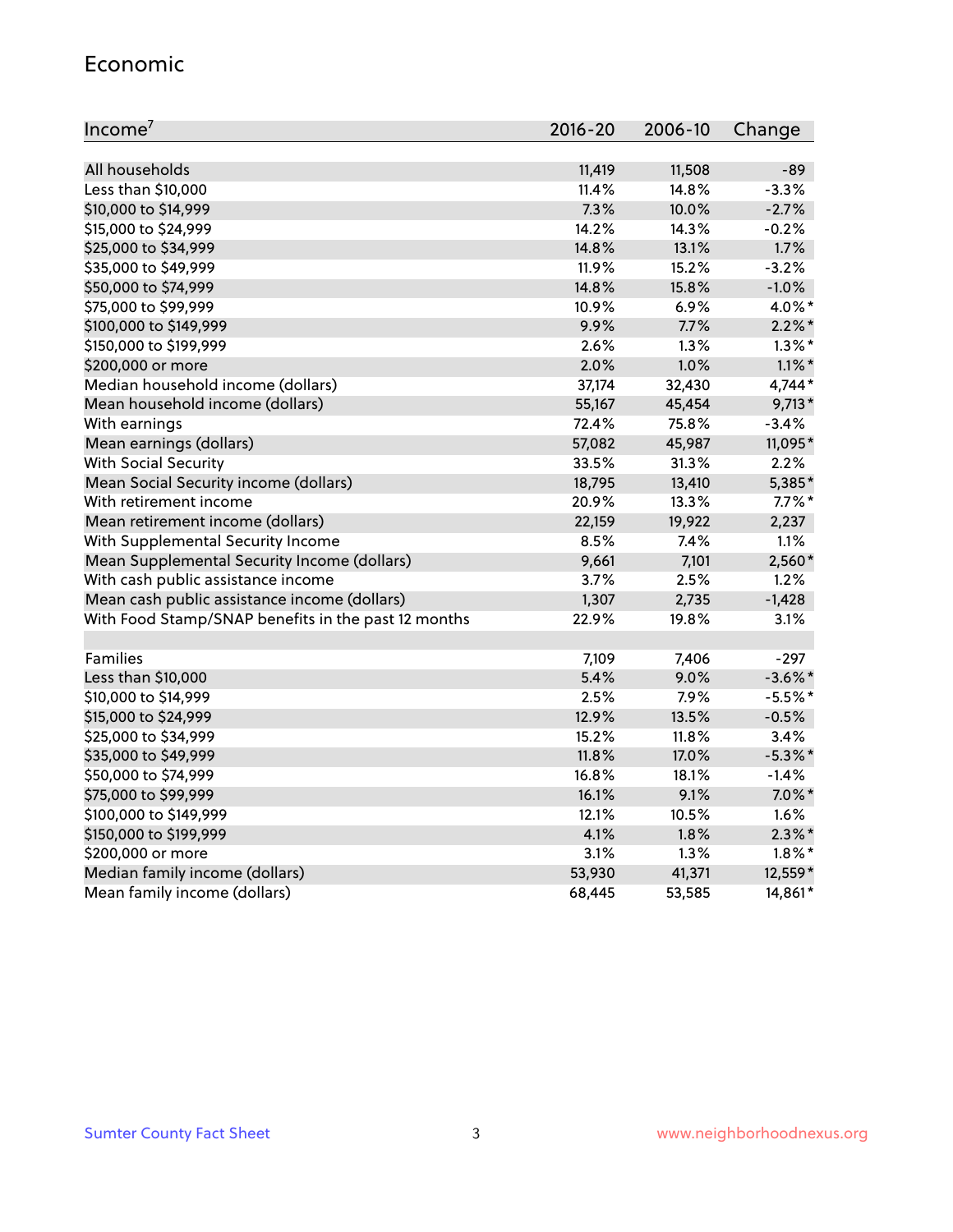### Economic, continued...

| Income, continued <sup>8</sup>                           | $2016 - 20$    | 2006-10        | Change             |
|----------------------------------------------------------|----------------|----------------|--------------------|
|                                                          |                |                |                    |
| Nonfamily households                                     | 4,310          | 4,102          | 208                |
| Median nonfamily income (dollars)                        | 23,062         | 21,088         | 1,974              |
| Mean nonfamily income (dollars)                          | 31,309         | 29,048         | 2,260              |
|                                                          |                |                |                    |
| Median earnings for workers (dollars)                    | 29,820         | 21,937         | 7,883*             |
| Median earnings for male full-time, year-round workers   | 38,669         | 33,676         | 4,993*             |
| (dollars)                                                |                |                |                    |
| Median earnings for female full-time, year-round workers | 32,478         | 27,247         | $5,231*$           |
| (dollars)                                                |                |                |                    |
|                                                          |                |                |                    |
| Per capita income (dollars)                              | 21,927         | 17,436         | 4,491*             |
|                                                          |                |                |                    |
|                                                          | $2016 - 20$    | 2006-10        |                    |
| Families and People Below Poverty Level <sup>9</sup>     |                |                | Change             |
| All families                                             |                |                |                    |
|                                                          | 17.0%<br>27.8% | 21.7%<br>32.2% | $-4.7%$<br>$-4.4%$ |
| With related children under 18 years                     |                |                |                    |
| With related children under 5 years only                 | 22.3%          | 39.9%<br>8.5%  | $-17.7%$           |
| Married couple families                                  | 4.5%<br>4.6%   |                | $-4.0\%$ *         |
| With related children under 18 years                     |                | 10.1%          | $-5.6%$            |
| With related children under 5 years only                 | 0.0%           | 4.3%           | $-4.3%$            |
| Families with female householder, no husband present     | 46.5%          | 44.0%          | 2.5%               |
| With related children under 18 years                     | 55.8%          | 53.5%          | 2.4%               |
| With related children under 5 years only                 | 57.2%          | 57.2%          | $-0.0%$            |
|                                                          | 24.3%          | 26.9%          | $-2.5%$            |
| All people                                               | 33.8%          | 37.8%          | $-3.9%$            |
| Under 18 years                                           | 33.7%          |                | $-3.6%$            |
| Related children under 18 years                          | 28.1%          | 37.4%<br>39.3% |                    |
| Related children under 5 years                           |                |                | $-11.2%$           |
| Related children 5 to 17 years                           | 35.8%          | 36.6%          | $-0.8%$            |
| 18 years and over                                        | 21.4%          | 22.9%          | $-1.5%$            |
| 18 to 64 years                                           | 22.8%          | 24.5%          | $-1.7%$            |
| 65 years and over                                        | 16.8%          | 14.1%          | 2.7%               |
| People in families                                       | 19.4%          | 24.2%          | $-4.9%$            |
| Unrelated individuals 15 years and over                  | 43.1%          | 39.3%          | 3.9%               |
|                                                          |                |                |                    |
| Non-Hispanic white people                                | 15.7%          | 12.6%          | $3.1\%$ *          |
| Black or African-American people                         | 31.0%          | 36.8%          | $-5.8%$            |
| Asian people                                             | 0.6%           | 20.3%          | $-19.7%$           |
| Hispanic or Latino people                                | 27.1%          | 50.9%          | $-23.8\%$ *        |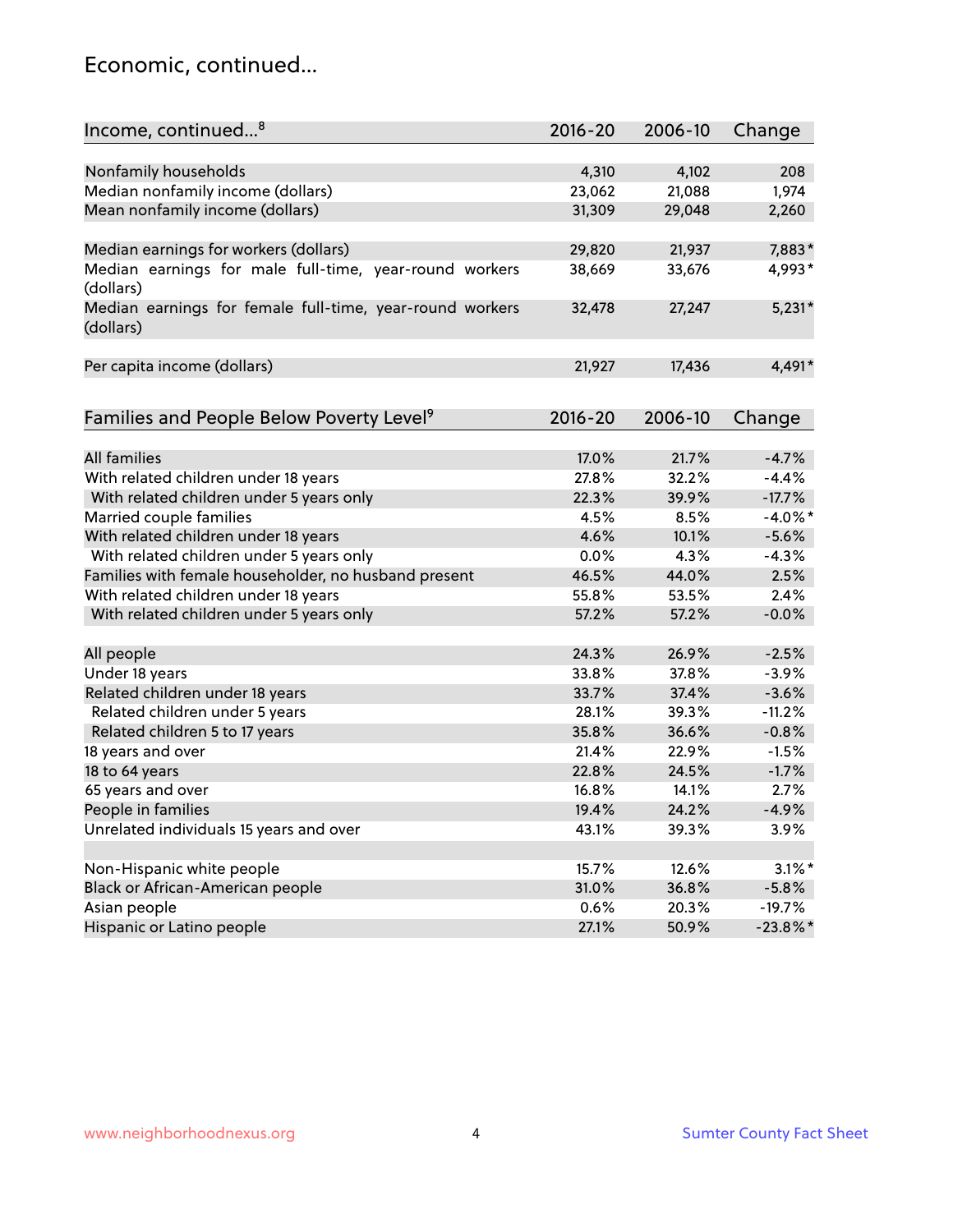# Employment

| Employment Status <sup>10</sup>                                                               | 2010        | 2020    | Change     |
|-----------------------------------------------------------------------------------------------|-------------|---------|------------|
| In Labor Force                                                                                | 12,525      | 14,262  | 14,262     |
| <b>Unemployment Rate</b>                                                                      | 7.4%        | 13.3%   | $-5.9%$    |
| Industry <sup>11</sup>                                                                        | $2016 - 20$ | 2006-10 | Change     |
| Civilian employed population 16 years and over                                                | 12,490      | 13,455  | $-965*$    |
| Agriculture, forestry, fishing and hunting, and mining                                        | 2.9%        | 3.9%    | $-1.0%$    |
| Construction                                                                                  | 3.9%        | 6.0%    | $-2.1%$    |
| Manufacturing                                                                                 | 17.7%       | 12.5%   | $5.2\%$ *  |
| Wholesale trade                                                                               | 2.0%        | 3.8%    | $-1.8%$    |
| Retail trade                                                                                  | 10.2%       | 11.0%   | $-0.8%$    |
| Transportation and warehousing, and utilities                                                 | 5.1%        | 2.4%    | $2.6\%$ *  |
| Information                                                                                   | 4.6%        | 2.2%    | $2.4\%$ *  |
| Finance and insurance, and real estate and rental and leasing                                 | 2.6%        | 3.2%    | $-0.7%$    |
| Professional, scientific, and management, and administrative<br>and waste management services | 8.7%        | 5.3%    | $3.4\%$ *  |
| Educational services, and health care and social assistance                                   | 25.3%       | 27.8%   | $-2.4%$    |
| Arts, entertainment, and recreation, and accommodation and<br>food services                   | 6.6%        | 7.5%    | $-0.9%$    |
| Other services, except public administration                                                  | 3.8%        | 7.2%    | $-3.4\%$ * |
| <b>Public administration</b>                                                                  | 6.6%        | 7.3%    | $-0.7%$    |
| Occupation <sup>12</sup>                                                                      | $2016 - 20$ | 2006-10 | Change     |
|                                                                                               |             |         |            |
| Civilian employed population 16 years and over                                                | 12,490      | 13,455  | $-965*$    |
| Management, business, science, and arts occupations                                           | 33.4%       | 29.2%   | $4.2\%$ *  |
| Service occupations                                                                           | 15.1%       | 20.3%   | $-5.3\%$ * |
| Sales and office occupations                                                                  | 21.2%       | 20.2%   | 1.1%       |
| Natural<br>resources,<br>construction,<br>and<br>maintenance<br>occupations                   | 11.6%       | 10.6%   | 1.0%       |
| Production, transportation, and material moving occupations                                   | 18.6%       | 19.7%   | $-1.0%$    |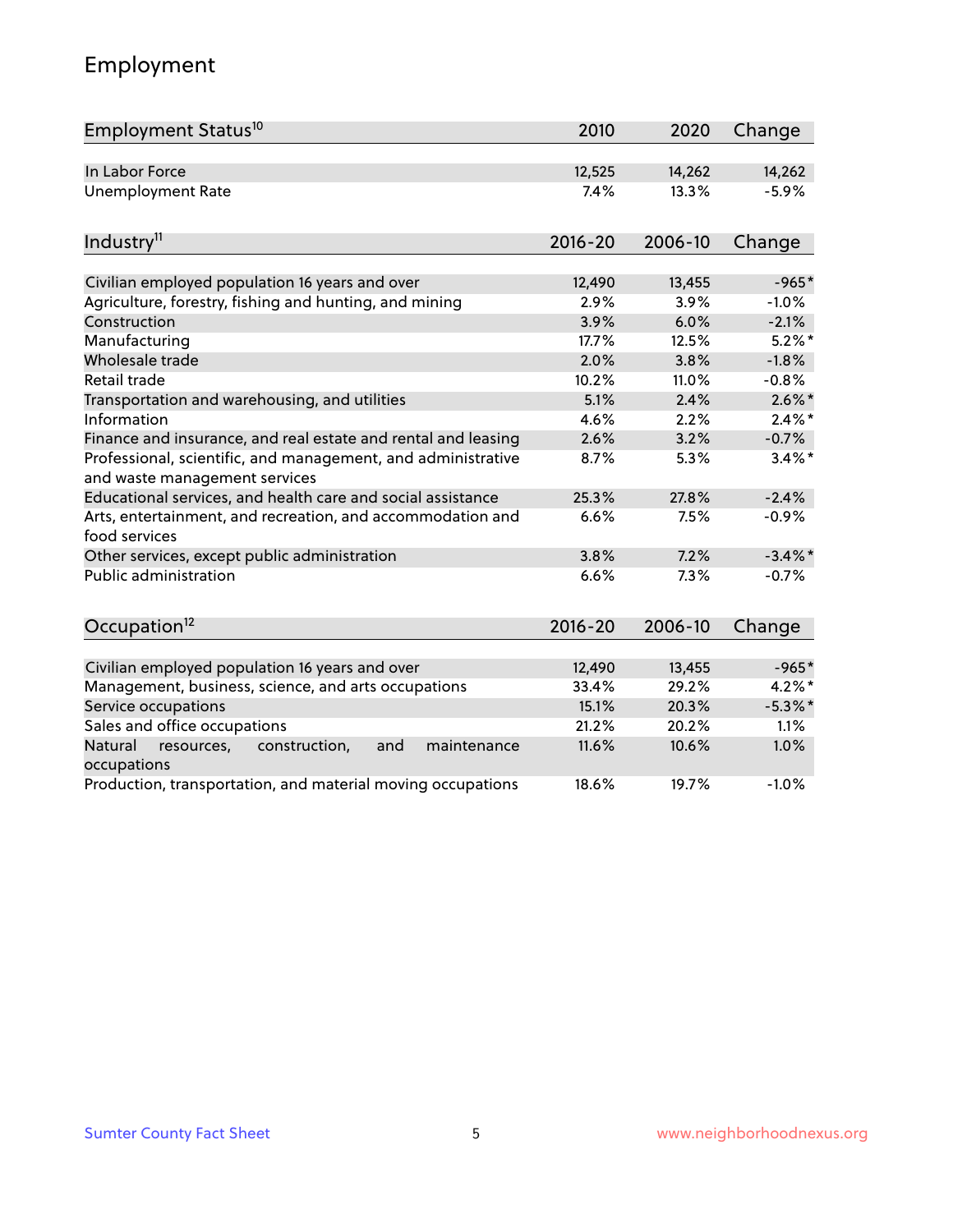# Employment, continued...

| Class of Worker <sup>13</sup>                          | $2016 - 20$ | 2006-10 | Change     |
|--------------------------------------------------------|-------------|---------|------------|
| Civilian employed population 16 years and over         | 12,490      | 13,455  | $-965*$    |
| Private wage and salary workers                        | 77.4%       | 71.2%   | $6.3\%$ *  |
| Government workers                                     | 18.2%       | 23.6%   | $-5.4\%$ * |
| Self-employed in own not incorporated business workers | 4.3%        | 4.9%    | $-0.6%$    |
| Unpaid family workers                                  | 0.1%        | 0.4%    | $-0.2%$    |
| Job Flows <sup>14</sup>                                | 2019        | 2010    | Change     |
|                                                        |             |         |            |
| Total Jobs in county                                   | 10,443      | 10,537  | $-94$      |
| Held by residents of county                            | 49.1%       | 53.9%   | $-4.9%$    |
| Held by non-residents of county                        | 50.9%       | 46.1%   | 4.9%       |
| Jobs by Industry Sector <sup>15</sup>                  | 2019        | 2010    | Change     |
| Total Jobs in county                                   | 10,443      | 10,537  | $-94$      |
| Goods Producing sectors                                | 19.0%       | 21.1%   | $-2.1%$    |
| Trade, Transportation, and Utilities sectors           | 19.2%       | 20.0%   | $-0.8%$    |
| All Other Services sectors                             | 61.9%       | 58.9%   | 2.9%       |
|                                                        |             |         |            |
| Total Jobs in county held by county residents          | 5,125       | 5,684   | $-559$     |
| <b>Goods Producing sectors</b>                         | 17.1%       | 21.8%   | $-4.6%$    |
| Trade, Transportation, and Utilities sectors           | 14.4%       | 13.8%   | 0.6%       |
| All Other Services sectors                             | 68.5%       | 64.5%   | 4.0%       |
| Jobs by Earnings <sup>16</sup>                         | 2019        | 2010    | Change     |
|                                                        |             |         |            |
| Total Jobs in county                                   | 10,443      | 10,537  | $-94$      |
| Jobs with earnings \$1250/month or less                | 27.1%       | 29.2%   | $-2.2%$    |
| Jobs with earnings \$1251/month to \$3333/month        | 41.6%       | 49.1%   | $-7.5%$    |
| Jobs with earnings greater than \$3333/month           | 31.3%       | 21.7%   | 9.6%       |
| Total Jobs in county held by county residents          | 5,125       | 5,684   | $-559$     |
| Jobs with earnings \$1250/month or less                | 29.2%       | 30.1%   | $-0.9%$    |
| Jobs with earnings \$1251/month to \$3333/month        | 43.7%       | 50.1%   | $-6.4%$    |
| Jobs with earnings greater than \$3333/month           | 27.1%       | 19.8%   | 7.3%       |
| Jobs by Age of Worker <sup>17</sup>                    | 2019        | 2010    | Change     |
|                                                        |             |         |            |
| Total Jobs in county                                   | 10,443      | 10,537  | $-94$      |
| Jobs with workers age 29 or younger                    | 19.9%       | 22.0%   | $-2.1%$    |
| Jobs with workers age 30 to 54                         | 54.1%       | 57.4%   | $-3.2%$    |
| Jobs with workers age 55 or older                      | 26.0%       | 20.7%   | 5.3%       |
|                                                        |             |         |            |
| Total Jobs in county held by county residents          | 5,125       | 5,684   | $-559$     |
| Jobs with workers age 29 or younger                    | 18.6%       | 21.3%   | $-2.6%$    |
| Jobs with workers age 30 to 54                         | 53.0%       | 55.9%   | $-2.9%$    |
| Jobs with workers age 55 or older                      | 28.4%       | 22.9%   | 5.5%       |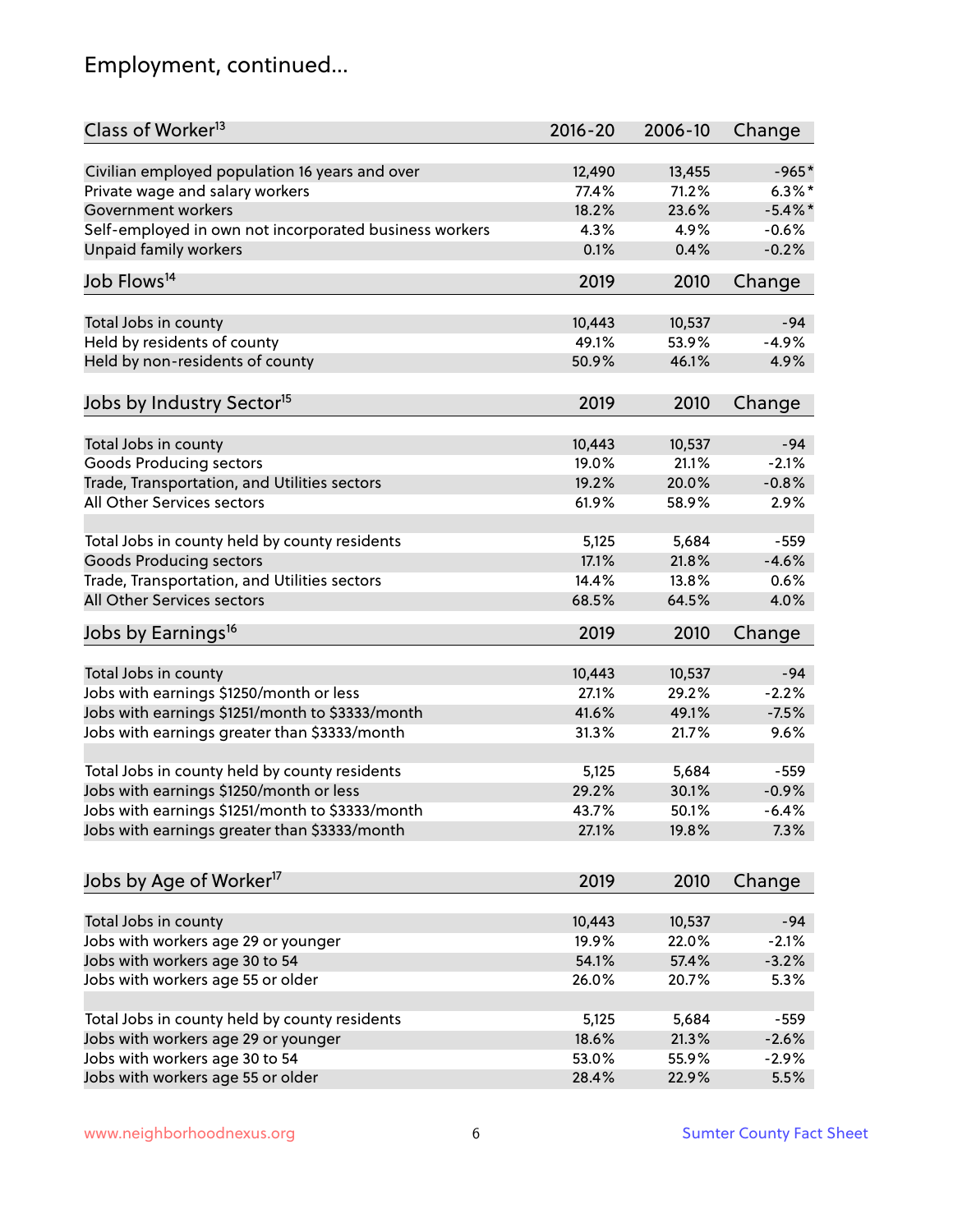#### Education

| Early Learning <sup>18</sup>                        |               |              | 2022            |
|-----------------------------------------------------|---------------|--------------|-----------------|
| Licensed Capacity of Early Learning Centers         |               |              | 769             |
| Licenced capacity per 1,000 children ages 0-4       |               |              | 432.3           |
| School Enrollment <sup>19</sup>                     | 2022          | 2010         | Change          |
|                                                     |               |              |                 |
| <b>Enrolled in Public School</b>                    | 3,620         | 5,116        | $-1,496$        |
| White                                               | 6.8%          | 17.4%        | $-10.6%$        |
| <b>Black or African-American</b>                    | 77.7%<br>0.4% | 73.8%        | 3.9%            |
| Asian                                               |               | 0.7%         | $-0.3%$         |
| <b>Native American</b><br>Pacific Islander          | 0.1%<br>0.0%  | 0.0%         | 0.1%            |
| <b>Biracial or Multi-Racial</b>                     | 1.8%          | 0.0%<br>1.0% | 0.0%<br>0.8%    |
|                                                     |               |              |                 |
| Hispanic or Latino                                  | 13.1%         | 6.8%         | 6.3%            |
| Georgia Milestones: 3rd Grade Reading <sup>20</sup> |               |              | 2019            |
| Number of Students Tested                           |               |              | 336             |
| Proficient or Distinguished                         |               |              | 17.6%           |
|                                                     |               |              |                 |
| Georgia Milestones: 8th Grade Math <sup>21</sup>    |               |              | 2019            |
| Number of Students Tested                           |               |              | 301             |
| Proficient or Distinguished                         |               |              | 26.6%           |
| Graduation Rates <sup>22</sup>                      | 2021          | 2012         | Change          |
| Cohort                                              | 207           |              |                 |
|                                                     | 92.3%         | 335<br>60.0% | $-128$<br>32.3% |
| <b>High School Graduation Rate</b>                  |               |              |                 |
| Educational Attainment <sup>23</sup>                | $2016 - 20$   | 2006-10      | Change          |
| Population 25 years and over                        | 18,878        | 19,989       | $-1,111*$       |
| Less than 9th grade                                 | 6.3%          | 10.5%        | $-4.1\%$ *      |
| 9th to 12th grade, no diploma                       | 9.5%          | 14.2%        | $-4.6\%$ *      |
| High school graduate (includes equivalency)         | 35.4%         | 33.5%        | 1.9%            |
| Some college, no degree                             | 19.8%         | 18.0%        | $1.8\%$         |
| Associate's degree                                  | 8.9%          | 5.0%         | $4.0\%$ *       |
| Bachelor's degree                                   | 10.2%         | 11.2%        | $-1.0\%$        |
| Graduate or professional degree                     | 9.8%          | 7.8%         | $2.0\%$ *       |
|                                                     |               |              |                 |
| Percent high school graduate or higher              | 84.2%         | 75.4%        | $8.8\%$ *       |
| Percent bachelor's degree or higher                 | 20.0%         | 18.9%        | 1.0%            |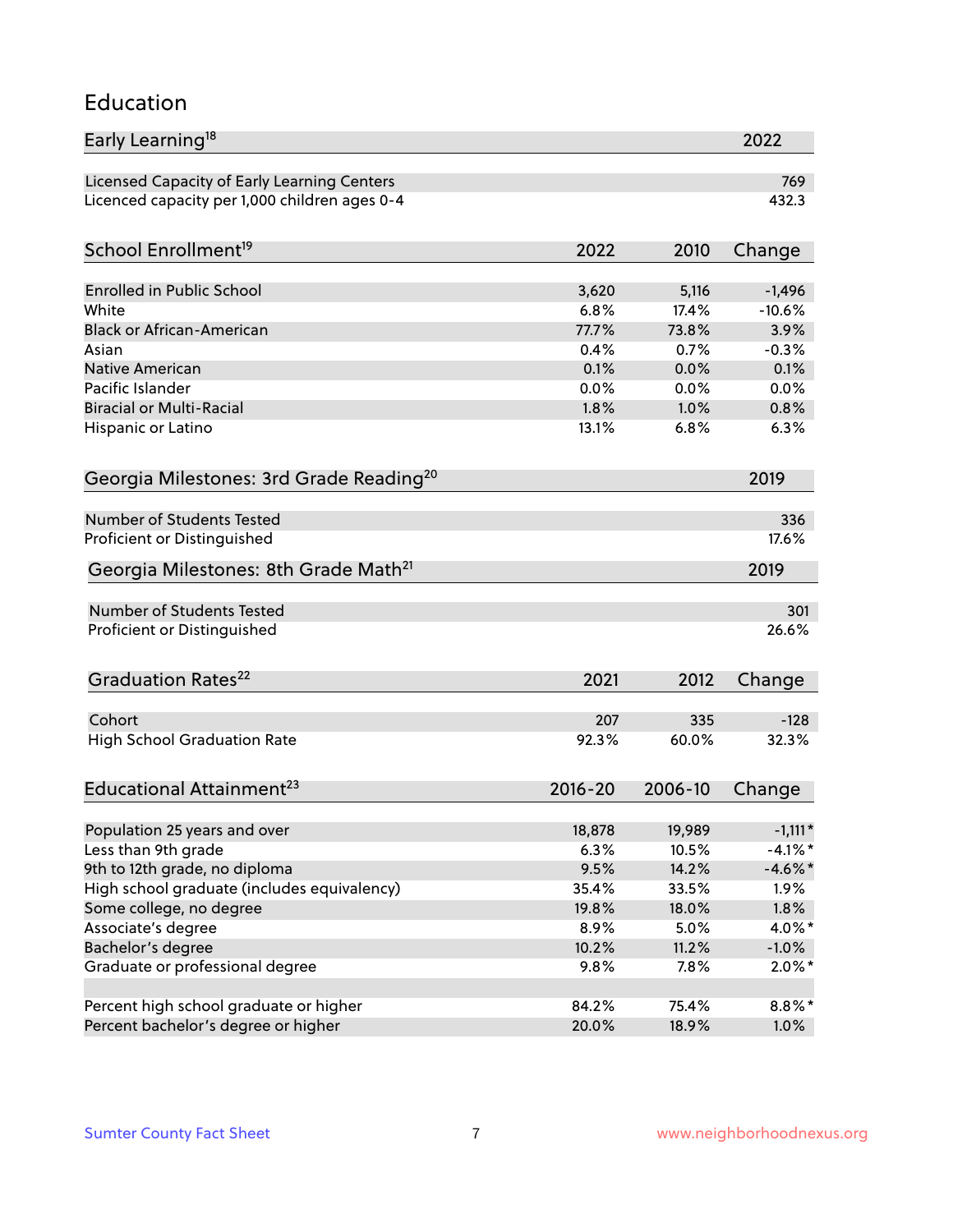### Housing

| Households by Type <sup>24</sup>                     | 2016-20     | 2006-10 | Change     |
|------------------------------------------------------|-------------|---------|------------|
|                                                      |             |         |            |
| <b>Total households</b>                              | 11,419      | 11,508  | $-89$      |
| Family households (families)                         | 62.3%       | 64.4%   | $-2.1%$    |
| With own children under 18 years                     | 25.4%       | 30.2%   | $-4.9%$ *  |
| Married-couple family                                | 38.7%       | 38.8%   | $-0.1%$    |
| With own children of the householder under 18 years  | 11.7%       | 15.0%   | $-3.3\%$ * |
| Male householder, no wife present, family            | 5.6%        | 4.3%    | 1.3%       |
| With own children of the householder under 18 years  | 2.4%        | 1.6%    | 0.8%       |
| Female householder, no husband present, family       | 18.0%       | 21.3%   | $-3.3%$    |
| With own children of the householder under 18 years  | 11.3%       | 13.7%   | $-2.4%$    |
| Nonfamily households                                 | 37.7%       | 35.6%   | 2.1%       |
| Householder living alone                             | 33.3%       | 30.8%   | 2.5%       |
| 65 years and over                                    | 10.6%       | 10.5%   | 0.1%       |
| Households with one or more people under 18 years    | 27.9%       | 36.5%   | $-8.6\%$ * |
| Households with one or more people 65 years and over | 30.7%       | 23.7%   | $6.9\%$ *  |
|                                                      |             |         |            |
| Average household size                               | 2.42        | 2.77    | $-0.35*$   |
| Average family size                                  | 3.08        | 3.55    | $-0.47*$   |
| Housing Occupancy <sup>25</sup>                      | $2016 - 20$ | 2006-10 | Change     |
| Total housing units                                  | 13,877      | 13,958  | $-81$      |
| Occupied housing units                               | 82.3%       | 82.4%   | $-0.2%$    |
| Vacant housing units                                 | 17.7%       | 17.6%   | 0.2%       |
|                                                      |             |         |            |
| Homeowner vacancy rate                               | 2.4         | 1.3     | 1.1        |
| Rental vacancy rate                                  | 9.6         | 8.4     | 1.2        |
| Units in Structure <sup>26</sup>                     | $2016 - 20$ | 2006-10 | Change     |
|                                                      | 13,877      | 13,958  | $-81$      |
| Total housing units<br>1-unit, detached              | 63.9%       | 60.4%   | 3.5%       |
|                                                      |             |         |            |
| 1-unit, attached                                     | 0.5%        | 0.8%    | $-0.3%$    |
| 2 units<br>3 or 4 units                              | 10.2%       | 5.8%    | 4.4%*      |
|                                                      | 3.8%        | 4.4%    | $-0.6%$    |
| 5 to 9 units                                         | 4.7%        | 6.6%    | $-1.9%$    |
| 10 to 19 units                                       | 1.4%        | 1.2%    | 0.2%       |
| 20 or more units                                     | 1.0%        | 1.6%    | $-0.5%$    |
| Mobile home                                          | 14.6%       | 19.2%   | $-4.7%$ *  |
| Boat, RV, van, etc.                                  | 0.0%        | 0.0%    | $0.0\%$    |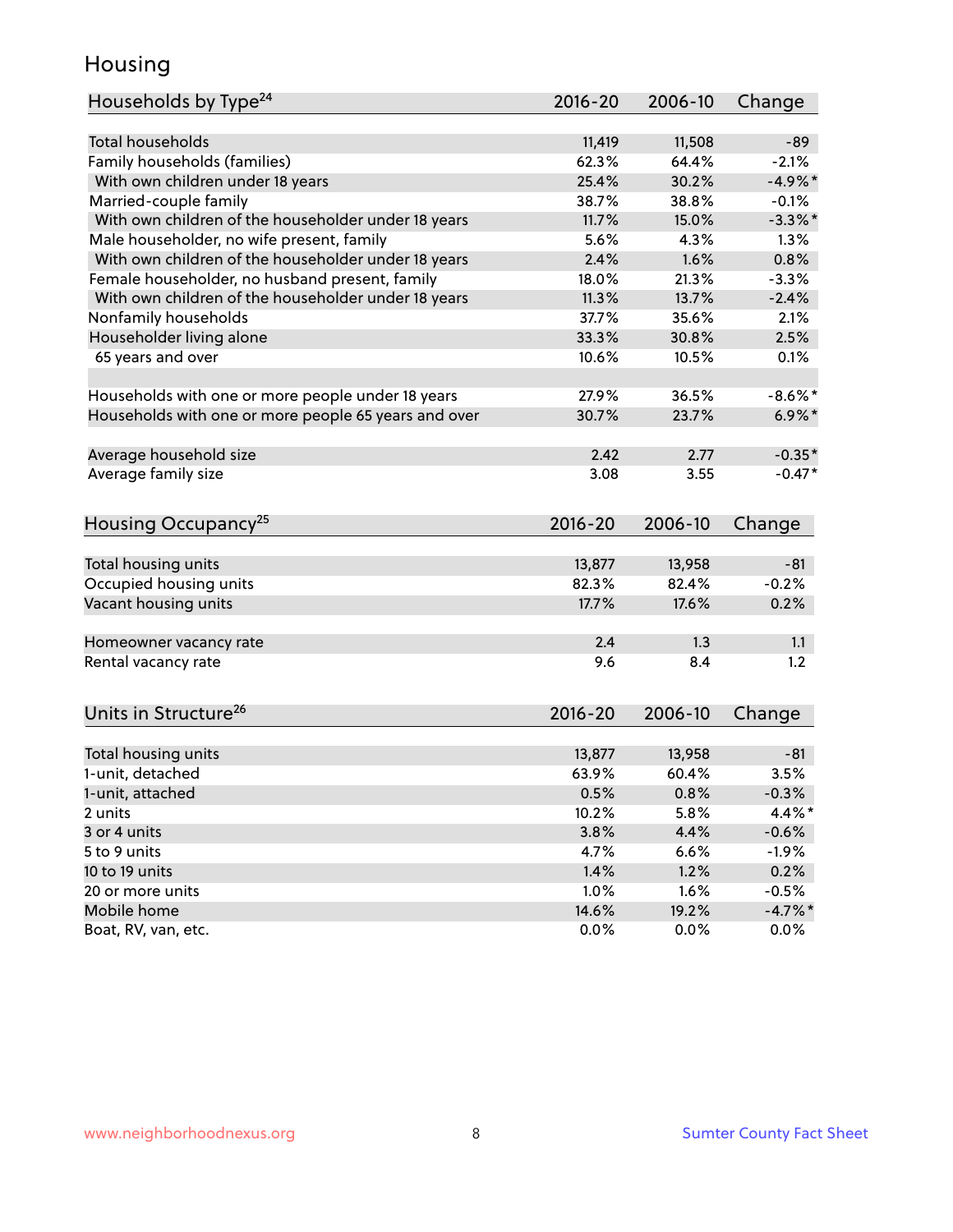# Housing, Continued...

| Year Structure Built <sup>27</sup>             | 2016-20     | 2006-10 | Change      |
|------------------------------------------------|-------------|---------|-------------|
| Total housing units                            | 13,877      | 13,958  | $-81$       |
| Built 2014 or later                            | 1.9%        | (X)     | (X)         |
| Built 2010 to 2013                             | 0.5%        | (X)     | (X)         |
| Built 2000 to 2009                             | 8.9%        | 9.8%    | $-1.0%$     |
| Built 1990 to 1999                             | 20.2%       | 19.1%   | 1.1%        |
| Built 1980 to 1989                             | 17.8%       | 17.9%   | $-0.0%$     |
| Built 1970 to 1979                             | 16.6%       | 16.1%   | 0.5%        |
| Built 1960 to 1969                             | 14.6%       | 13.4%   | 1.3%        |
| Built 1950 to 1959                             | 8.1%        | 8.6%    | $-0.5%$     |
| Built 1940 to 1949                             | 4.8%        | 5.3%    | $-0.4%$     |
| Built 1939 or earlier                          | 6.6%        | 9.8%    | $-3.2\%$ *  |
|                                                |             |         |             |
| Housing Tenure <sup>28</sup>                   | $2016 - 20$ | 2006-10 | Change      |
| Occupied housing units                         | 11,419      | 11,508  | $-89$       |
| Owner-occupied                                 | 57.7%       | 63.0%   | $-5.3\%$ *  |
| Renter-occupied                                | 42.3%       | 37.0%   | $5.3\%$ *   |
|                                                |             |         |             |
| Average household size of owner-occupied unit  | 2.40        | 2.85    | $-0.45*$    |
| Average household size of renter-occupied unit | 2.46        | 2.65    | $-0.19*$    |
| Residence 1 Year Ago <sup>29</sup>             | 2016-20     | 2006-10 | Change      |
| Population 1 year and over                     | 29,247      | 32,472  | $-3,225*$   |
| Same house                                     | 80.5%       | 84.8%   | $-4.4\%$ *  |
| Different house in the U.S.                    | 19.4%       | 14.7%   | 4.7%*       |
| Same county                                    | 12.1%       | 10.4%   | 1.7%        |
| Different county                               | 7.3%        | 4.3%    | $3.0\%$ *   |
| Same state                                     | 6.1%        | 3.2%    | $2.9\%*$    |
| Different state                                | 1.2%        | 1.1%    | 0.1%        |
| Abroad                                         | 0.1%        | 0.4%    | $-0.3%$     |
| Value of Housing Unit <sup>30</sup>            | $2016 - 20$ | 2006-10 | Change      |
|                                                |             |         |             |
| Owner-occupied units                           | 6,588       | 7,254   | $-666*$     |
| Less than \$50,000                             | 18.8%       | 23.4%   | $-4.6%$     |
| \$50,000 to \$99,999                           | 25.5%       | 36.6%   | $-11.1\%$ * |
| \$100,000 to \$149,999                         | 14.8%       | 16.3%   | $-1.5%$     |
| \$150,000 to \$199,999                         | 18.8%       | 8.7%    | 10.1%*      |
| \$200,000 to \$299,999                         | 15.0%       | 9.2%    | $5.8\%$ *   |
| \$300,000 to \$499,999                         | 4.4%        | 4.9%    | $-0.5%$     |
| \$500,000 to \$999,999                         | 1.2%        | 0.9%    | 0.3%        |
| \$1,000,000 or more                            | 1.4%        | 0.0%    | 1.4%        |
| Median (dollars)                               | 122,000     | 86,300  | 35,700*     |
| Mortgage Status <sup>31</sup>                  | $2016 - 20$ | 2006-10 | Change      |
| Owner-occupied units                           | 6,588       | 7,254   | $-666*$     |
| Housing units with a mortgage                  | 55.5%       | 59.0%   | $-3.5%$     |
| Housing units without a mortgage               | 44.5%       | 41.0%   | 3.5%        |
|                                                |             |         |             |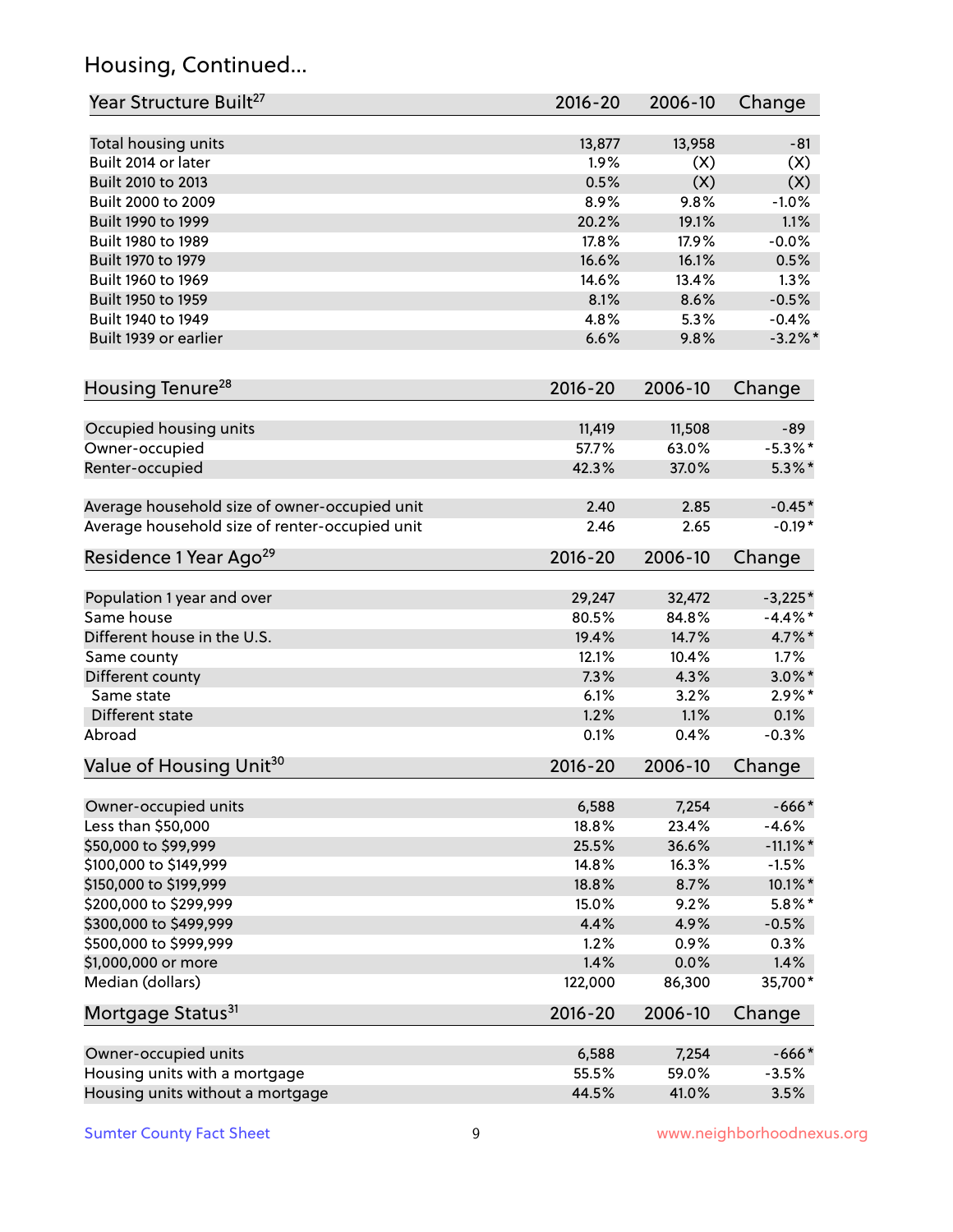# Housing, Continued...

| Selected Monthly Owner Costs <sup>32</sup>                                            | $2016 - 20$ | 2006-10 | Change     |
|---------------------------------------------------------------------------------------|-------------|---------|------------|
| Housing units with a mortgage                                                         | 3,655       | 4,278   | $-623*$    |
| Less than \$300                                                                       | 0.0%        | 0.4%    | $-0.4%$    |
| \$300 to \$499                                                                        | 1.2%        | 7.7%    | $-6.5%$ *  |
| \$500 to \$999                                                                        | 39.2%       | 45.7%   | $-6.6%$    |
| \$1,000 to \$1,499                                                                    | 34.1%       | 31.6%   | 2.5%       |
| \$1,500 to \$1,999                                                                    | 11.9%       | 7.1%    | 4.8%*      |
| \$2,000 to \$2,999                                                                    | 12.3%       | 4.0%    | $8.2\%$ *  |
| \$3,000 or more                                                                       | 1.4%        | 3.5%    | $-2.1%$    |
| Median (dollars)                                                                      | 1,137       | 928     | $209*$     |
| Housing units without a mortgage                                                      | 2,933       | 2,976   | $-43$      |
| Less than \$150                                                                       | 1.8%        | 1.9%    | $-0.1%$    |
| \$150 to \$249                                                                        | 8.4%        | 23.9%   | $-15.5%$ * |
| \$250 to \$349                                                                        | 21.4%       | 24.2%   | $-2.8%$    |
| \$350 to \$499                                                                        | 39.8%       | 31.9%   | $7.9\%$ *  |
| \$500 to \$699                                                                        | 15.6%       | 11.8%   | 3.9%       |
| \$700 or more                                                                         | 13.0%       | 6.3%    | $6.7\%$ *  |
| Median (dollars)                                                                      | 420         | 350     | $70*$      |
| Selected Monthly Owner Costs as a Percentage of<br>Household Income <sup>33</sup>     | $2016 - 20$ | 2006-10 | Change     |
| Housing units with a mortgage (excluding units where<br>SMOCAPI cannot be computed)   | 3,548       | 4,206   | $-658*$    |
| Less than 20.0 percent                                                                | 43.9%       | 40.3%   | 3.6%       |
| 20.0 to 24.9 percent                                                                  | 22.6%       | 16.3%   | $6.3\% *$  |
| 25.0 to 29.9 percent                                                                  | 5.5%        | 13.3%   | $-7.8\%$ * |
| 30.0 to 34.9 percent                                                                  | 9.9%        | 5.6%    | $4.3\%$ *  |
| 35.0 percent or more                                                                  | 18.1%       | 24.5%   | $-6.4%$    |
| Not computed                                                                          | 107         | 72      | 35         |
| Housing unit without a mortgage (excluding units where<br>SMOCAPI cannot be computed) | 2,819       | 2,936   | $-117$     |
| Less than 10.0 percent                                                                | 33.6%       | 38.6%   | $-4.9%$    |
| 10.0 to 14.9 percent                                                                  | 17.8%       | 17.3%   | 0.5%       |
| 15.0 to 19.9 percent                                                                  | 15.1%       | 12.5%   | 2.6%       |
| 20.0 to 24.9 percent                                                                  | 9.0%        | 8.3%    | 0.7%       |
| 25.0 to 29.9 percent                                                                  | 10.5%       | 5.4%    | $5.1\%$ *  |
| 30.0 to 34.9 percent                                                                  | 3.9%        | 3.0%    | 0.9%       |
| 35.0 percent or more                                                                  | 10.1%       | 15.0%   | $-4.8%$    |
| Not computed                                                                          | 114         | 40      | $74*$      |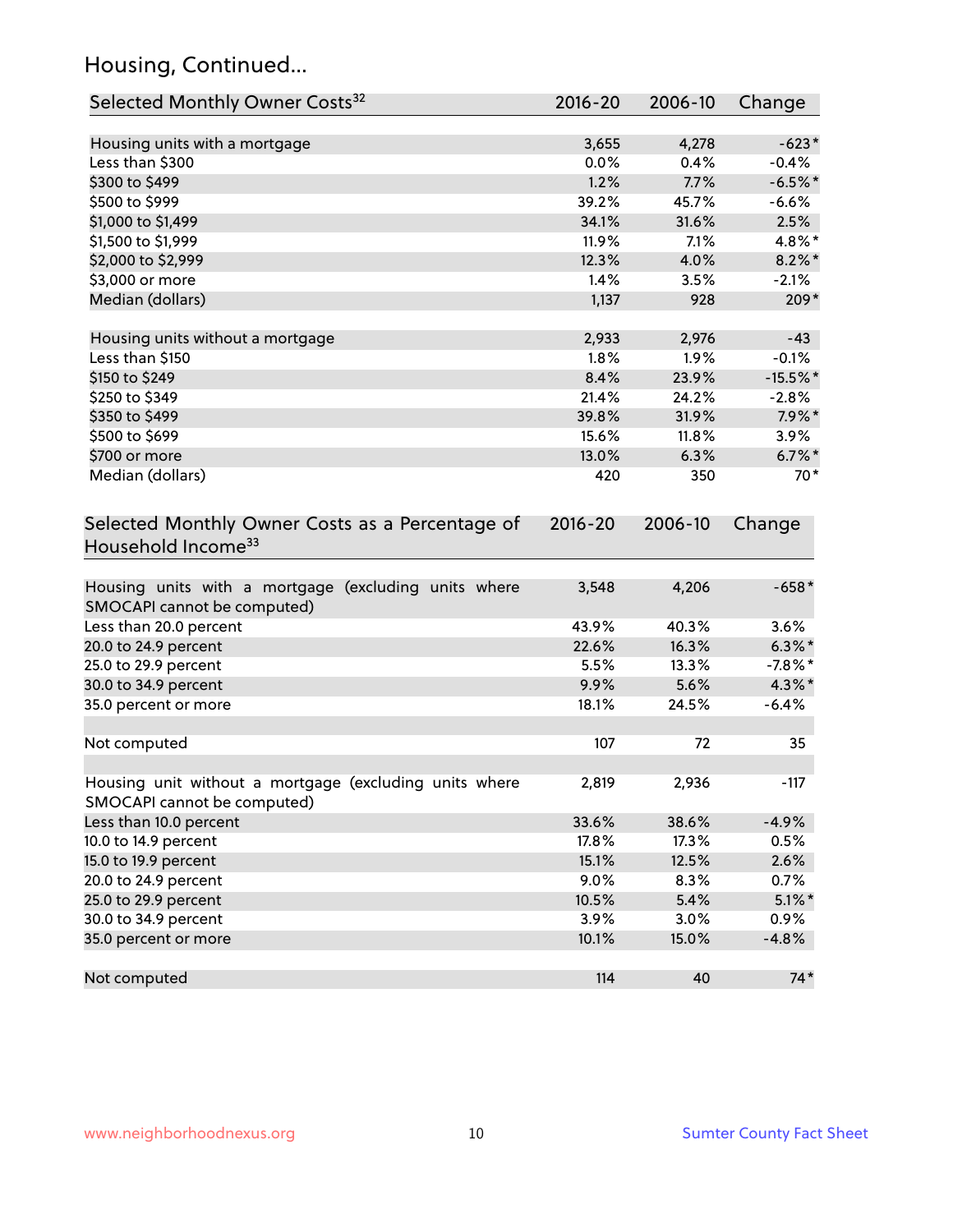# Housing, Continued...

| Gross Rent <sup>34</sup>                                                       | 2016-20     | 2006-10 | Change      |
|--------------------------------------------------------------------------------|-------------|---------|-------------|
|                                                                                |             |         |             |
| Occupied units paying rent                                                     | 4,563       | 3,816   | $747*$      |
| Less than \$200                                                                | 0.2%        | 4.0%    | $-3.8\%$ *  |
| \$200 to \$499                                                                 | 21.3%       | 35.9%   | $-14.7\%$ * |
| \$500 to \$749                                                                 | 35.6%       | 41.4%   | $-5.8%$     |
| \$750 to \$999                                                                 | 30.5%       | 14.6%   | 16.0%*      |
| \$1,000 to \$1,499                                                             | 9.9%        | 4.1%    | $5.8\%$ *   |
| \$1,500 to \$1,999                                                             | 1.8%        | 0.0%    | 1.8%        |
| \$2,000 or more                                                                | 0.7%        | 0.0%    | 0.7%        |
| Median (dollars)                                                               | 713         | 570     | $143*$      |
| No rent paid                                                                   | 268         | 438     | $-170$      |
| Gross Rent as a Percentage of Household Income <sup>35</sup>                   | $2016 - 20$ | 2006-10 | Change      |
| Occupied units paying rent (excluding units where GRAPI<br>cannot be computed) | 4,376       | 3,796   | 580         |
| Less than 15.0 percent                                                         | 23.8%       | 16.8%   | $7.0\%$ *   |
| 15.0 to 19.9 percent                                                           | 10.6%       | 9.8%    | 0.7%        |
| 20.0 to 24.9 percent                                                           | 7.7%        | 11.5%   | $-3.8%$     |
| 25.0 to 29.9 percent                                                           | 8.9%        | 11.8%   | $-2.9%$     |
| 30.0 to 34.9 percent                                                           | 8.2%        | 7.2%    | 1.0%        |
| 35.0 percent or more                                                           | 40.9%       | 42.9%   | $-2.0%$     |
| Not computed                                                                   | 455         | 458     | $-3$        |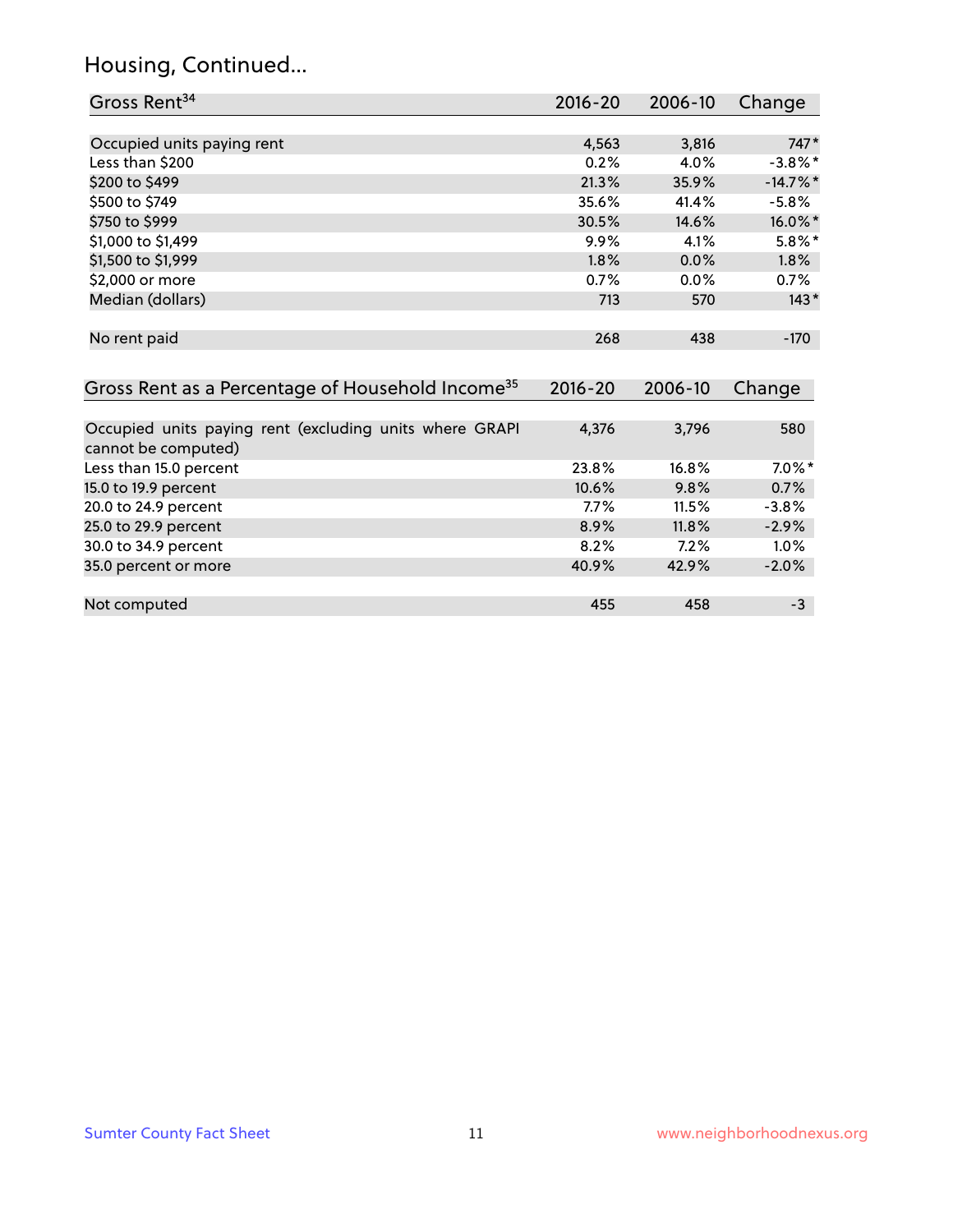# Community Involvement

| Voter Registration and Turnout <sup>36</sup> | 2020   |
|----------------------------------------------|--------|
|                                              |        |
| Active registered voters                     | 17.778 |
| Number voted in Presidential election        | 12.139 |
| Percent voted in Presidential election       | 68.3%  |

# Transportation

| Commuting to Work <sup>37</sup>           | 2016-20     | 2006-10 | Change     |
|-------------------------------------------|-------------|---------|------------|
|                                           |             |         |            |
| Workers 16 years and over                 | 12,200      | 13,195  | $-995*$    |
| Car, truck, or van - drove alone          | 80.1%       | 75.4%   | $4.7\%$ *  |
| Car, truck, or van - carpooled            | 13.7%       | 18.2%   | $-4.5%$ *  |
| Public transportation (excluding taxicab) | $0.0\%$     | 0.2%    | $-0.2%$    |
| Walked                                    | 1.7%        | 2.9%    | $-1.1%$    |
| Other means                               | 0.9%        | 1.5%    | $-0.6\%$   |
| Worked at home                            | 3.6%        | 1.9%    | $1.6\%$ *  |
|                                           |             |         |            |
| Mean travel time to work (minutes)        | 18.7        | 18.0    | 0.7        |
|                                           |             |         |            |
| Vehicles Available <sup>38</sup>          | $2016 - 20$ | 2006-10 | Change     |
|                                           |             |         |            |
| Occupied housing units                    | 11,419      | 11,508  | $-89$      |
| No vehicles available                     | 8.5%        | 12.7%   | $-4.2\%$ * |
| 1 vehicle available                       | 38.2%       | 36.5%   | 1.6%       |
| 2 vehicles available                      | 29.3%       | 32.7%   | $-3.4%$    |
| 3 or more vehicles available              | 24.0%       | 18.1%   | $5.9\%$ *  |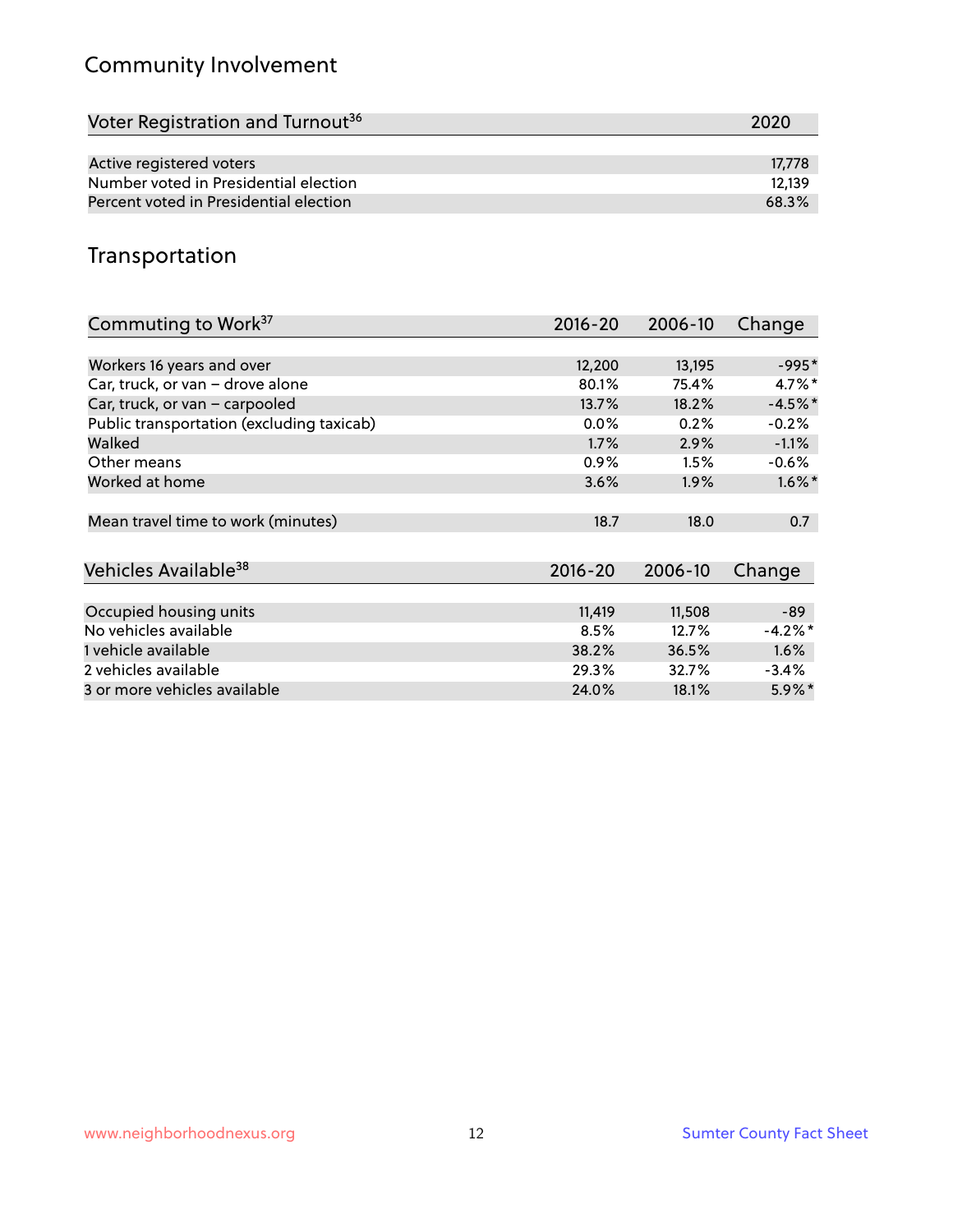#### Health

| Health Insurance coverage <sup>39</sup> | 2016-20 |
|-----------------------------------------|---------|
|-----------------------------------------|---------|

| Civilian Noninstitutionalized Population                | 28,887 |
|---------------------------------------------------------|--------|
| With health insurance coverage                          | 87.8%  |
| With private health insurance coverage                  | 59.1%  |
| With public health coverage                             | 38.9%  |
| No health insurance coverage                            | 12.2%  |
| Civilian Noninstitutionalized Population Under 19 years | 7,333  |
| No health insurance coverage                            | 4.4%   |
| Civilian Noninstitutionalized Population 19 to 64 years | 16,762 |
| In labor force:                                         | 12,384 |
| Employed:                                               | 11,704 |
| With health insurance coverage                          | 87.5%  |
| With private health insurance coverage                  | 27.4%  |
| With public coverage                                    | 7.1%   |
| No health insurance coverage                            | 12.5%  |
| Unemployed:                                             | 680    |
| With health insurance coverage                          | 54.6%  |
| With private health insurance coverage                  | 27.4%  |
| With public coverage                                    | 30.4%  |
| No health insurance coverage                            | 45.4%  |
| Not in labor force:                                     | 4,378  |
| With health insurance coverage                          | 69.0%  |
| With private health insurance coverage                  | 40.2%  |
| With public coverage                                    | 33.2%  |
| No health insurance coverage                            | 31.0%  |

| <b>Health Factors</b> | <b>Most Recent</b> |
|-----------------------|--------------------|
|                       |                    |

| Premature Death (YPLL before age 75 per 100,000 population, age-adjusted) <sup>40</sup> | 11,142.5 |
|-----------------------------------------------------------------------------------------|----------|
| Average number of Physically Unhealthy Days <sup>41</sup>                               | 5.3      |
| Average number of Mentally Unhealthy Days <sup>42</sup>                                 | 5.7      |
| Low Birthweight Births <sup>43</sup>                                                    | $13.7\%$ |
| Diabetes Prevalence <sup>44</sup>                                                       | 15.3%    |
| HIV Prevalence (per 100,000 population) <sup>45</sup>                                   | 534.2    |
| Rate, Deduplicated ER Visits for Asthma, Ages 0-17 <sup>46</sup>                        | 685.7    |